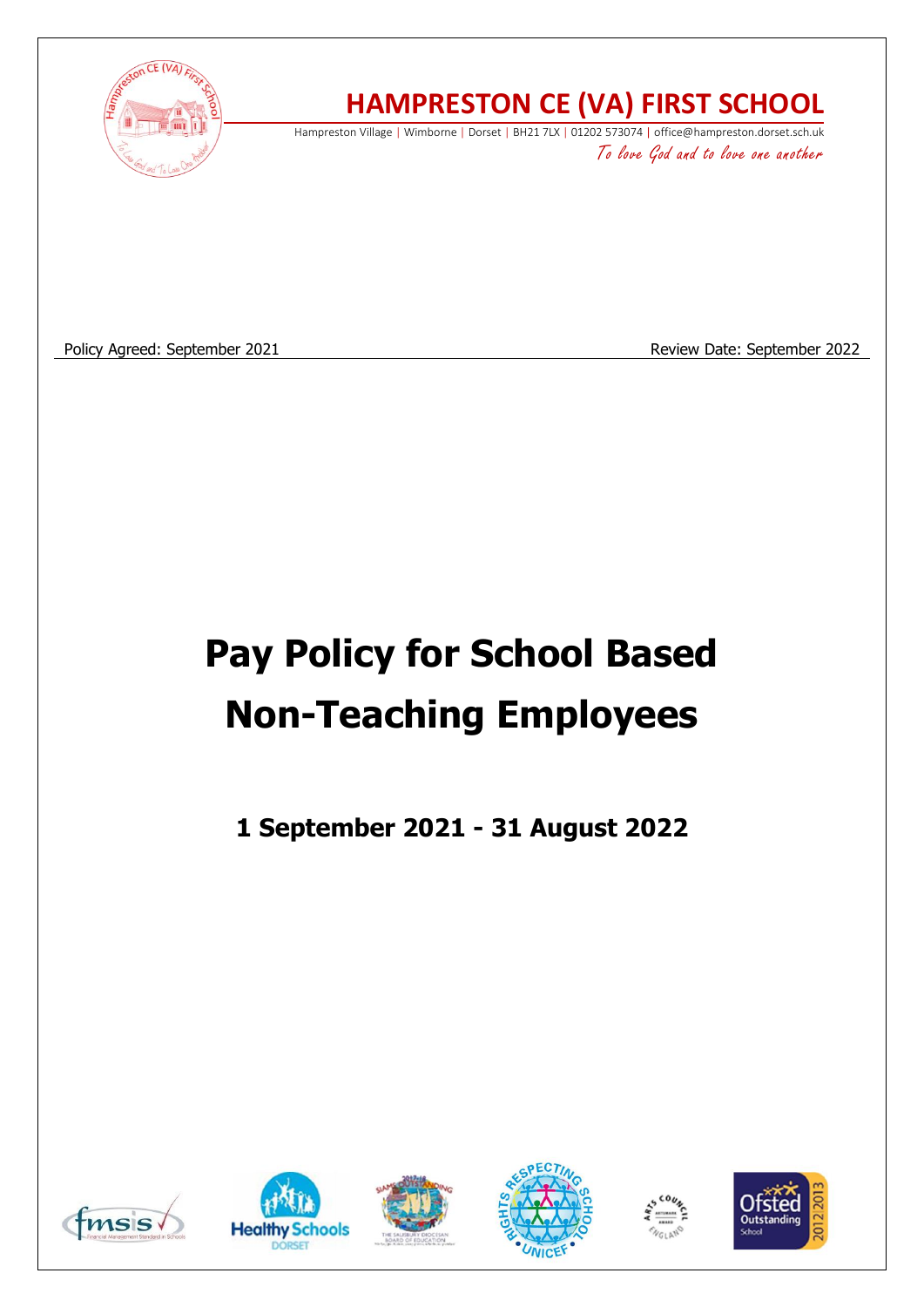# **1 INTRODUCTION**

- 1.1 All school based non-teaching employees are employed on terms and conditions of employment covered by any existing Collective Agreements negotiated and agreed with the trade unions recognised by **Dorset Council** for collective bargaining purposes. These agreements include recognition NJC Agreement on Pay and Conditions of Service for Local Government Services (Green Book).
- 1.2 The principles of Job Evaluation in Schools are outlined in detail in the Schools' Job Evaluation Portfolio.
- 1.3 When taking decisions regarding pay, the school will have regard to both the pay policy and to the Dorset Job Evaluation Scheme and resultant pay and grading structure.
- 1.4 The aim of establishing a pay policy is to ensure fair and equitable treatment for all employees of the school.
- 1.5 This pay policy incorporates the principles of Job Evaluation in Dorset.
- 1.6 This pay policy makes reference to relevant areas of the Schools Job Evaluation Portfolio throughout. The Schools' JE Portfolio should be referred to accordingly.

#### **2 SCOPE**

- 2.1 This policy applies to all school based non-teaching employees in **Hampreston CE VA First School**. It applies the framework recommended to school Governing Bodies by the Local Authority and covers all key areas of pay determination that schools/Governing Bodies need to consider.
- 2.2 The arrangements for determining pay in respect of school based teaching employees are outlined in the school's 'Pay Policy for School Based Teaching Employees'.

#### **3 POLICY STATEMENT**

- 3.1 All decisions relating to pay determination shall be taken in compliance with the Dorset Job Evaluation Scheme.
- 3.2 The Governing Body will comply with relevant employment legislation: Employment Relations Act 2004, Part-Time Workers (Prevention of Less Favourable Treatment) Regulations 2000, Fixed Term Employees (Prevention of Less Favourable Treatment) Regulations 2002 and the Equality Act 2010.
- 3.3 The school will take decisions on pay in respect of all non-teaching employees in a fair and equitable manner.
- 3.4 The school will review its policy each year to ensure that the policy reflects the latest position as determined by the Dorset Job Evaluation Scheme.
- 3.5 This policy includes advice received from the Local Authority HR & OD Service on amendments that may need to be made to the recommended policy to ensure that it reflects the latest position as determined by the Dorset Job Evaluation Scheme and employment legislation as appropriate.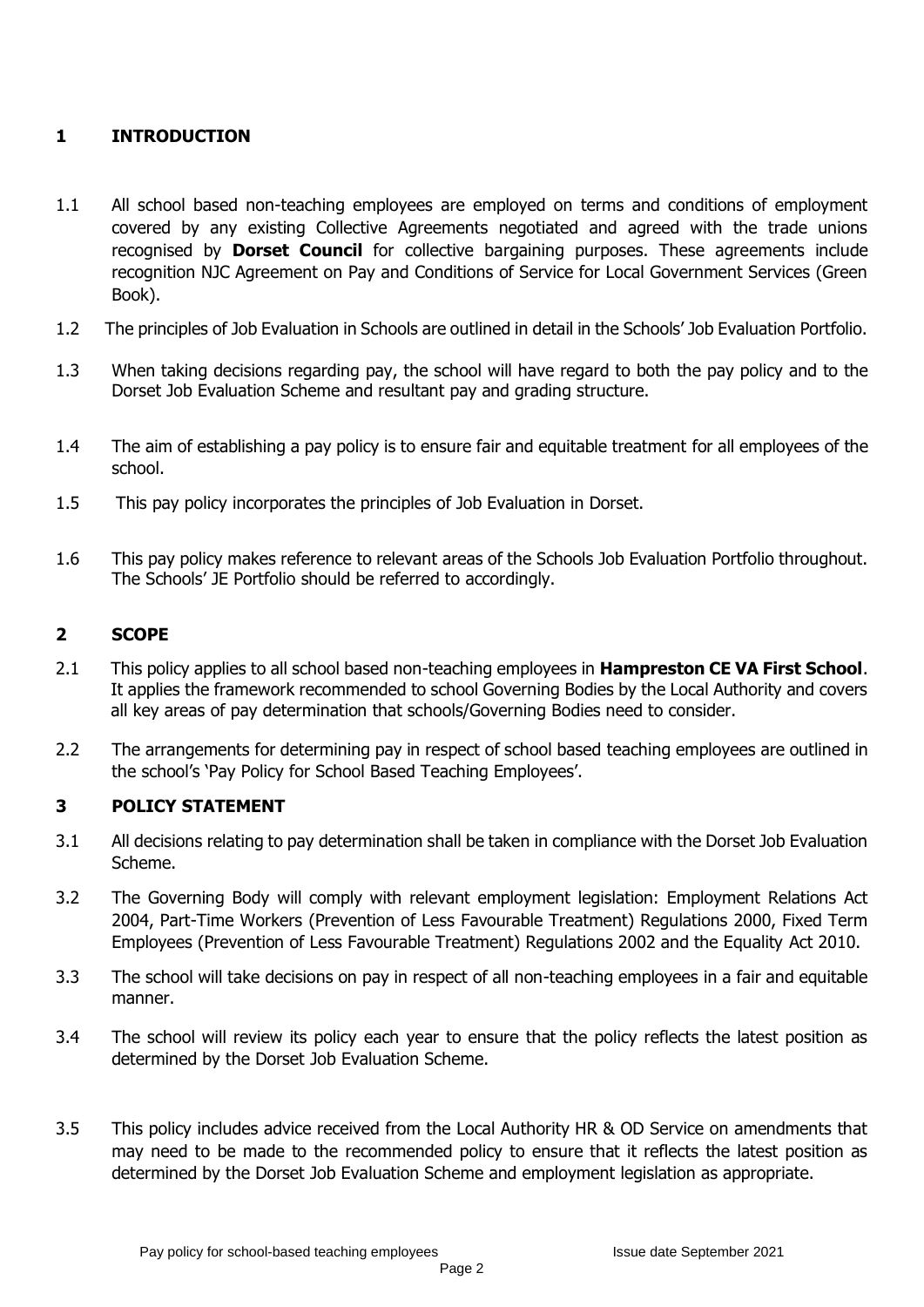# **4 JOB DESCRIPTIONS**

The Schools' JE portfolio reflects a range of properly specified and evaluated

- 4.1 Job descriptions for school based non-teaching employees from which job descriptions shall be selected so as to ensure parity and consistency.
- 4.2 School based non-teaching employees will be allocated a job description from the JE schools' portfolio which reflects the generic nature of their role and responsibilities.
- 4.3 Where one of the generic job descriptions selected from the portfolio does not fully reflect the range of responsibilities of the postholder, a supplementary duties proforma may be completed to reflect these additional duties.
- 4.4 In cases where a generic job description (or generic job description and supplementary duties proforma) does not properly reflect the nature of the role, the school may create an individual job description, which will be assessed through the application of the Dorset Job Evaluation Scheme, in line with other posts within the Schools' JE portfolio.
- 4.5 Where an employee has been allocated a job description and their duties and responsibilities have significantly altered over time, it may be appropriate to revise the allocation, in consultation with the employee. The employee can be re-allocated to a job description that more appropriately reflects their duties and level of responsibility.

# **5 PAY AND GRADING**

- 5.1 School based non-teaching employees will be paid in accordance with the evaluated grade for their allocated job description. (See section 3 of the Schools' JE Portfolio.)
- 5.2 Upon appointment, new members of staff will normally commence at the minimum of the grade relating to that discrete post. Thereafter, normal timescales will apply in relation to normal incremental progression.
- 5.3 Headteachers/Governing Bodies have the authority to appoint exceptionally on any service increment within the grade. Extraordinarily a Headteacher/Governing Body may appoint to a competence-related increment if there is evidence and an assessment that the appropriate level of competence has been achieved, and therefore withstand any challenge of equal pay.
- 5.4 Upon promotion to a higher graded post, the starting salary shall be the minimum of the new grade or one increment increase within the new grade if the postholder was previously, prior to promotion, on the preceding grade.

# **6 INCREMENTAL PAY PROGRESSION**

- 6.1 All grades in the Dorset pay and grading structure comprise of both service-based and competencebased increments.
- 6.2 Service and competence increments are payable on 1 April. In cases where an employee has less than 6 months' service in the grade by the 1 April, they shall be granted their first service increment six months following the date that their employment commenced.
- 6.3 Service increments will usually be paid automatically. However, the Performance and Development Review (PDR)<sup>6</sup> process shall be applied to all school based support staff, regardless of whether the top of the grade has been reached or a service or competence increment is due.

Pay policy for school-based teaching employees Issue date September 2021 *<sup>6</sup> Refer to recommended policy for Performance and Development Review for School Based Support staff for further details.*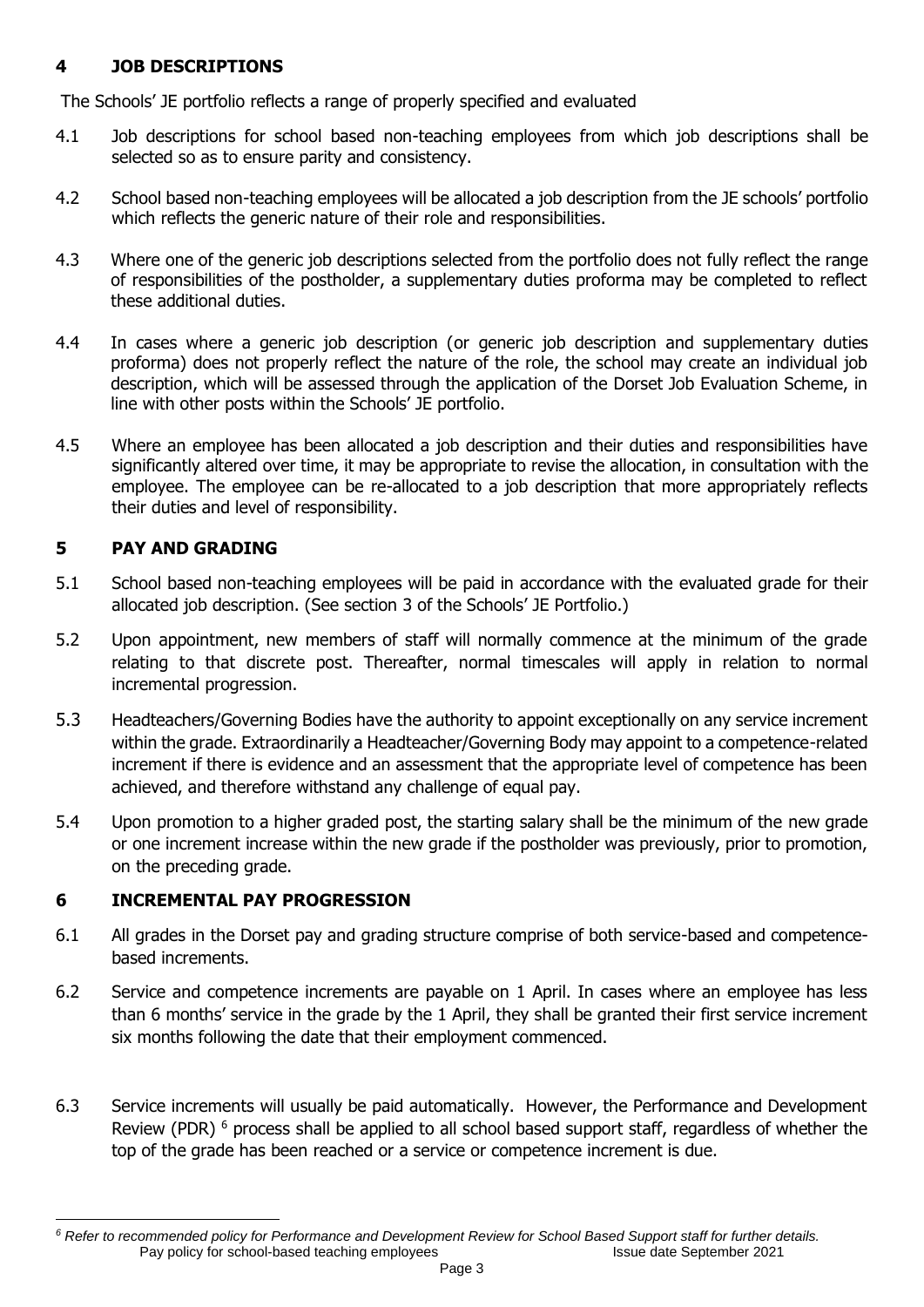- 6.4 Where posts carry pay progression points, which are dependent on competence in role, the PDR process will provide the mechanism for assessing this.
- 6.5 Where employees are eligible for pay progression with regard to the award of competency increments, the recommendation will be based on an assessment of performance against agreed performance objectives; employees will need to have made good progress towards achieving their objectives.
- 6.6 A pay recommendation will be made in writing as part of an employee's annual appraisal report. Competence increments will be paid where a positive recommendation is made to do so, by the Headteacher or the line manager. In the event that competency increments are withheld, the Headteacher will be responsible for notifying the individual in writing, copying the letter to HR Payroll Support.
- 6.7 The current pay scale for Support Staff can be viewed at Appendix 2 or on Nexus via this link [www.dorsetnexus.org.uk/p3254.](http://www.dorsetnexus.org.uk/p3254)

# **7 OTHER PAYMENTS**

# **Market forces payments <sup>7</sup>**

- 7.1 The labour market adjustment scheme provides for additional payment over and above that determined by the JE evaluated grade.
- 7.2 The payment of market forces increments under the Labour Market Adjustment Scheme will be considered for a post/discrete post group, where there is evidence to suggest that the current Dorset grade maximum is insufficient to recruit or retain employees of the appropriate skill or mix. (Refer to section 5 of the schools JE portfolio).
- 7.3 The payment of market forces increments under the Labour Market Adjustment Scheme is reviewed by the Local Authority every three years and changes may be made to LMIs as a result of the review.

#### **Overtime payments**

- 7.4 In the event that a non-teaching employee works over 37 hours in a working week, they will be entitled to overtime at the rate of plain time.
- 7.5 In the event that a part-time non-teaching employee works additional hours over and above their contracted hours, they shall be entitled to be paid for those hours, at plain time, up to and including a total of 37 hours.
- 7.6 With regards to training days, non-teaching employees shall be paid for attendance at such events. (This may be included within their contracted weeks per year, time off in lieu or a payment over and above their contracted hours.)

#### **Additional payments – acting up/honoraria**

7.7 A policy and procedure for payment of non-teaching employees undertaking additional duties has been developed and is attached as **Appendix 1**.

#### **8 APPEALS AGAINST DECISIONS OF JOB DESCRIPTION/PAY AND GRADING**

8.1 An employee may challenge a determination in relation to their pay, and or allocated job description if they feel their job description allocation does not fairly reflect the level of their current duties and responsibilities.

Pay policy for school-based teaching employees Issue date September 2021 *<sup>7</sup> The Labour Market Adjustment Scheme is outlined in detail in the Schools JE Portfolio under Section 5.*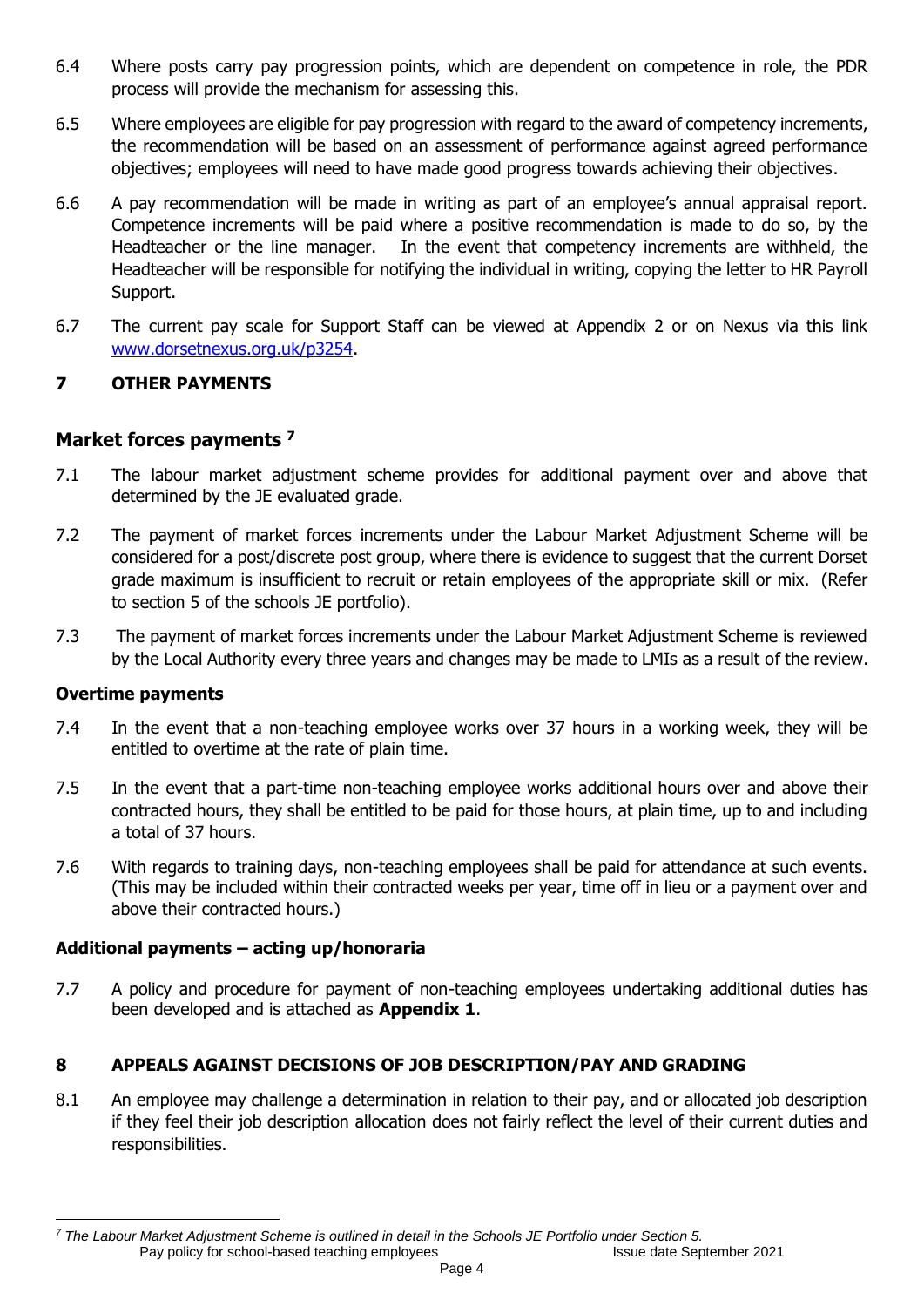- 8.2 Initially, the employee should seek to resolve any appeal against a decision informally, with the Headteacher.
- 8.3 Where this is not possible, or in cases where the employee is dissatisfied with any informal resolution, they may follow the formal appeals process:
	- 1 The employee should set down in writing their grounds for questioning the pay decision/job description allocation and send it, in writing, to the Headteacher within 10 working days of the notification of the decision, or the outcome of the discussion referred to above.
	- 2 The Headteacher should arrange an appeal hearing within 20 working days of receipt of the written grounds for questioning the pay decision. The appeal hearing should be heard by a panel of three Governors, to consider and give the member of staff an opportunity to make representations in person. Following the meeting, the decision of the appeal panel will be given to the employee in writing.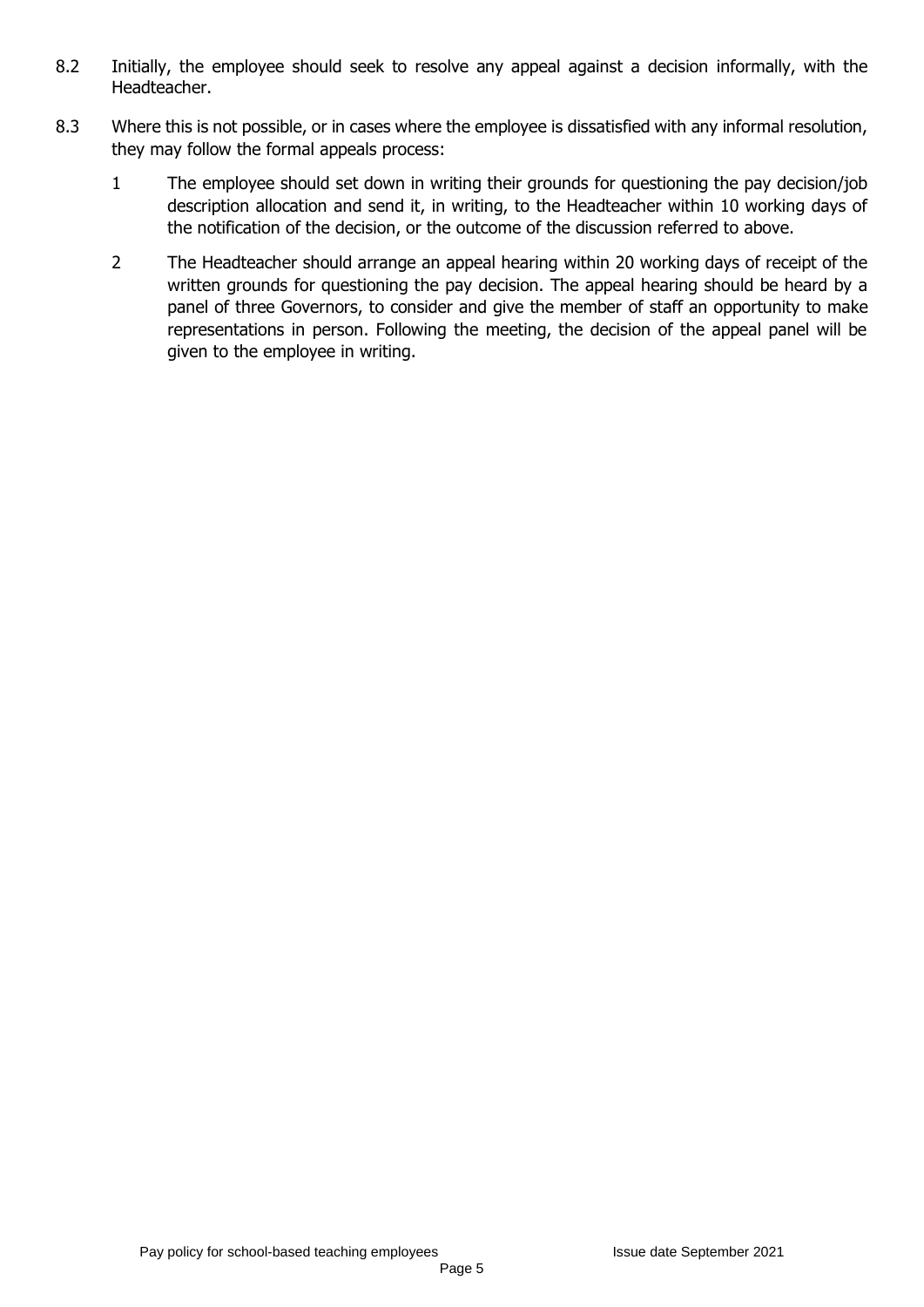# **Hampreston CE VA First School**

#### **Policy and Procedure for Payment of Employees Undertaking Additional Duties**

#### **1.0 Scope**

1.1 This policy and procedure applies in respect of all non-teaching employees in **Hampreston CE VA First School** employed within the purview of Green Book terms and conditions of service.

#### **2.0 Policy Statement**

- 2.1 In selecting employees to undertake additional duties, due consideration will be given to ensuring a fair and consistent process.
- 2.2 Employees covered by this policy and procedure will be fairly rewarded for taking on additional duties, as set out in this document.
- 2.3 In all cases consideration will be given to the impact on the individual of agreeing to undertake additional duties over an extended period of time. This will include the need for any training, support or access to guidance, and to the impact of undertaking the additional duties on any individual, due to the increase in demands, either through undertaking work of a higher level of responsibility or undertaking a greater volume of work to cover for an absent colleague(s). The impact on the individual of undertaking the additional duties will be regularly monitored by the Headteacher/line manager.
- 2.4 Additional payments may be payable where:
	- a) an employee is called upon to undertake the full range of duties of a higher graded post for at least four consecutive weeks; or
	- b) an employee performs duties outside the scope of his/her post over an extended period, or where the additional duties and responsibilities are exceptionally onerous.
- 2.5 The following paragraphs detail how these provisions are to be applied within **Hampreston CE VA First School**.

#### **3.0 Full Acting Up**

- 3.1 Full acting up is where a member of staff undertakes the full range of duties and responsibilities of a higher graded post.
- 3.2 Acting up generally includes circumstances relating to cover for sickness, maternity leave, vacancies and periods of extended unpaid leave.
- 3.3 A continuous period of four weeks must be covered before an additional payment will be considered. Once the four weeks has been met, payment, if agreed, will start from the beginning of the period of cover.
- 3.4 Full acting up should **not** normally exceed a period in excess of 48 weeks.
- 3.5 To receive such a payment the employee must be undertaking ALL of the duties and responsibilities of the higher graded post.
- 3.6 A full acting up allowance cannot be paid where the duties of a higher graded post are shared between two or more employees but an honorarium under paragraph 4 may be paid.
- 3.7 The acting up allowance will be calculated as the difference between the salary of the employee acting up and the minimum point of the grade of the post being covered. Where an employee is already paid on a point within the higher grade, due to the overlapping of grades within the pay and grading structure, the allowance will be calculated against the point that would apply if the employee was promoted to the post. This would normally be the next point within the grade.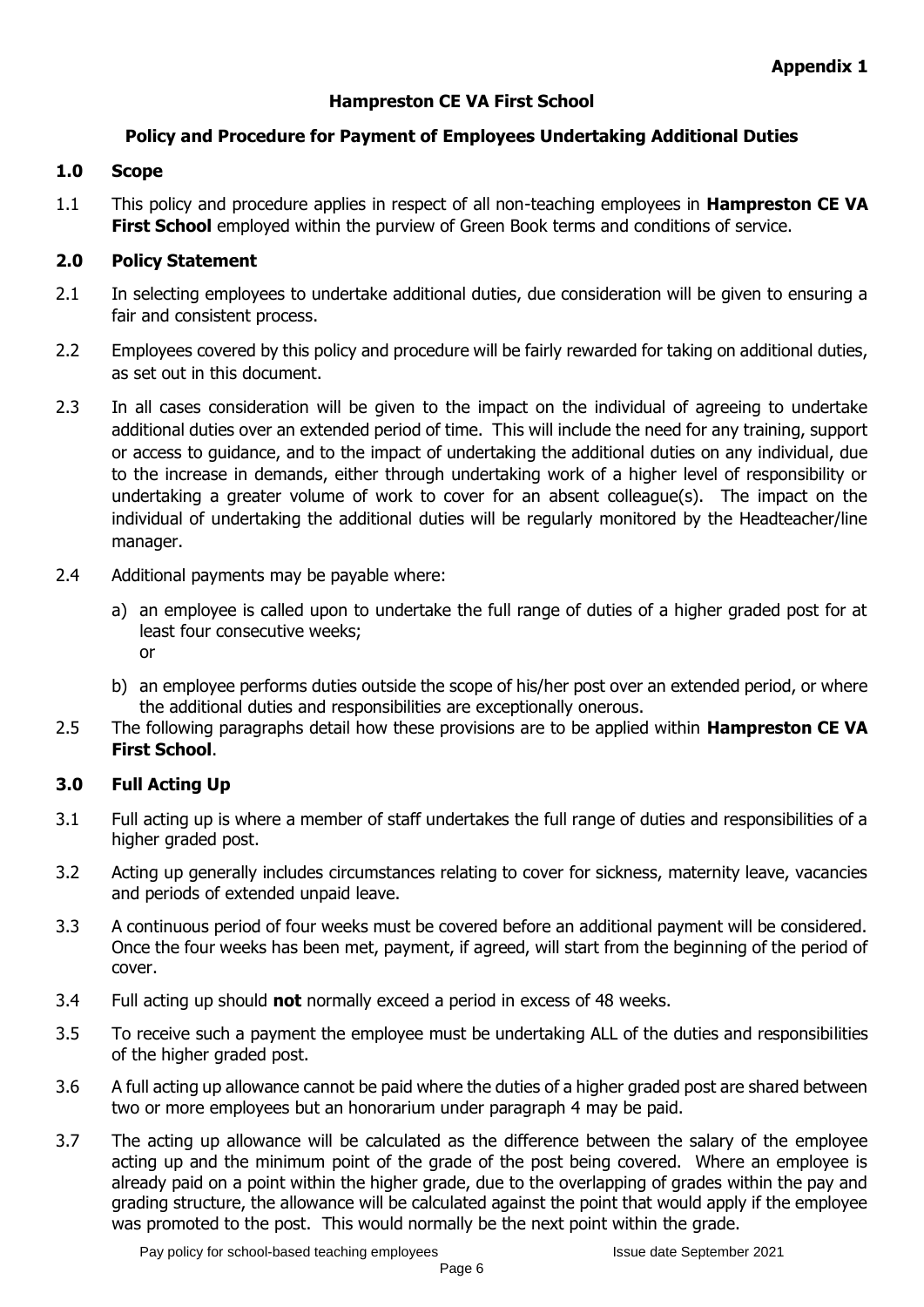- 3.8 Where an employee is currently in receipt of salary protection, in accordance with the Salary Protection Policy, the acting up allowance will be calculated against the point that would apply if the employee was promoted to the post (i.e. the minimum pay point of the grade or the next pay point above the protected point, whichever is the higher). Where the employee is protected on a pay point above the maximum pay point of the substantive grade of the higher post, no additional payment will be made. Any refusal to agree a reasonable request to undertake additional duties may result in the withdrawal of any protection arrangements.
- 3.9 Payment of an acting up allowance is a contractual variation and must be implemented by way of a contractual variation letter. The contractual variation letter should clearly state the duration of the payment, reason for payment and amount of the payment.
- 3.10 The acting up allowance must be terminated immediately the circumstances giving rise to it cease in order to avoid overpayments.
- 3.11 **The Governing Body will approve a full acting up allowance. A letter of confirmation will be issued from the Headteacher to the employee to confirm the arrangements agreed, and a copy placed on the individual's personal file.**

#### **4.0 Honoraria**

- 4.1 The payment of an honorarium applies where more than one member of staff cover the duties of a higher grade post, or alternatively where one person covers a proportion of the duties of a higher grade post.
- 4.2 Honorarium payments generally include circumstances relating to cover for sickness, maternity leave, vacancies and periods of extended unpaid leave.
- 4.3 A continuous period of four weeks must be covered before an honorarium payment will be considered. Once the four weeks has been met payment, if agreed, will start from the beginning of the period of cover.
- 4.4 Payments under this heading should be viewed as a 'thank you' for the work done.
- 4.5 Payments under this heading should not ordinarily exceed 26 weeks.
- 4.6 Where the full duties of a higher grade post are shared equally between two people, the honoraria will be calculated by paying 50% of the difference in salary of each employee providing cover and the minimum of the substantive grade of the post being covered. Where an employee is paid on a point within the higher grade, due to the overlapping grades within the pay and grading structure, or in receipt of permanent salary protection, in accordance with the Salary Protection Policy, the allowance should be calculated in line with the approach outlined for cases of full acting up.
- 4.7 Where this produces different levels of payment which are clearly inequitable, then the total amount produced by the application of the formula will be shared equally between the two employees. Similar principles will be applied in cases where more than two people share the higher grade duties, although such circumstances should be viewed as exceptional.
- 4.8 Where a member of staff is carrying out a proportion of the duties of a higher grade post the honorarium will be calculated as follows:
	- i) Assess the proportion of the higher grade duties being covered and express it in percentage terms, e.g. 60%.
	- ii) Assess the difference in salary in accordance with the principles set out above, e.g. £1,500.
	- iii) Apply the percentage of the duties undertaken and divide by 12 to calculate the monthly value of the payment.
	- iv) In keeping with the general principles behind honoraria payments this calculation should then be rounded to give an appropriate level of payment.

Example: 
$$
\frac{60}{100} \times \text{\pounds}1,500 = \frac{\text{\pounds}900}{12} = \text{\pounds}75
$$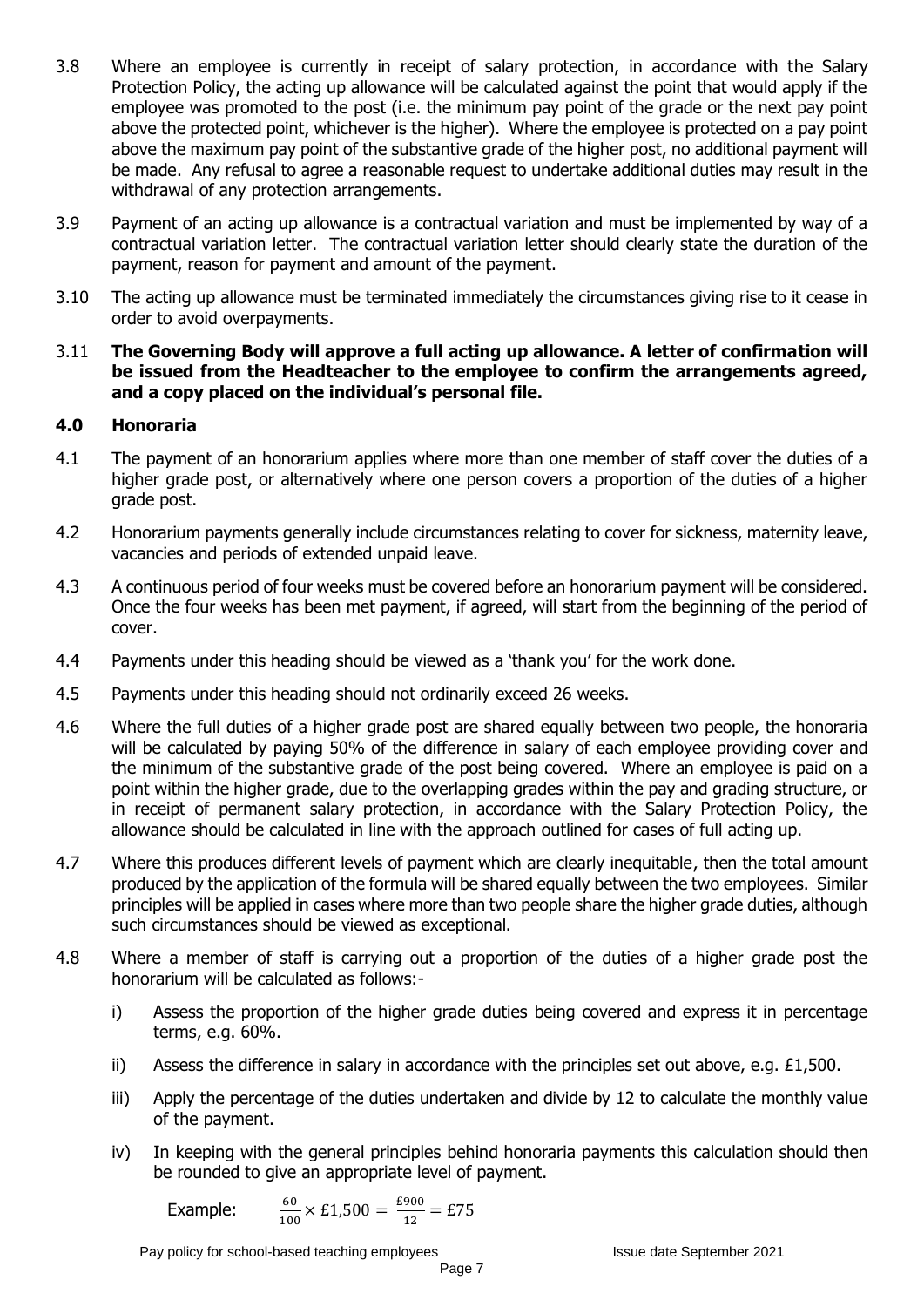- 4.9 An honorarium may also be granted to an employee who performs duties outside the scope of their post over an extended period of time, or where duties and responsibilities involved are exceptionally onerous. The amount will be dependant on the circumstances of each case but will generally not exceed £200.
- **4.10 The Governing Body will approve honoraria payments**. **A letter of confirmation should be issued from the Headteacher to the employee to confirm the arrangements agreed, and a copy placed on the individual's personal file.**

#### **5.0 Merit Increments**

- 5.1 One, or exceptionally, two increments may be awarded to an employee to recognise performance which has been consistently well above average for a period of at least one year in their current post. In considering the award of merit increments, it has to be borne in mind that the effect/benefit/cost will continue only until the top of the scale is reached.
- 5.2 Merit increments should not be used to reward individual pieces of work as this would be covered by the arrangements for payment of honoraria.
- 5.3 The maximum of the grade of the post should not be exceeded.
- 5.4 The employee must be notified, in writing, of the award of a merit increment(s) by means of a contract variation letter, and a statement of the reason for the award must be placed on the employee's personal file.
- 5.5 **Decisions regarding the award of merit increments will be made by the Governing Body**.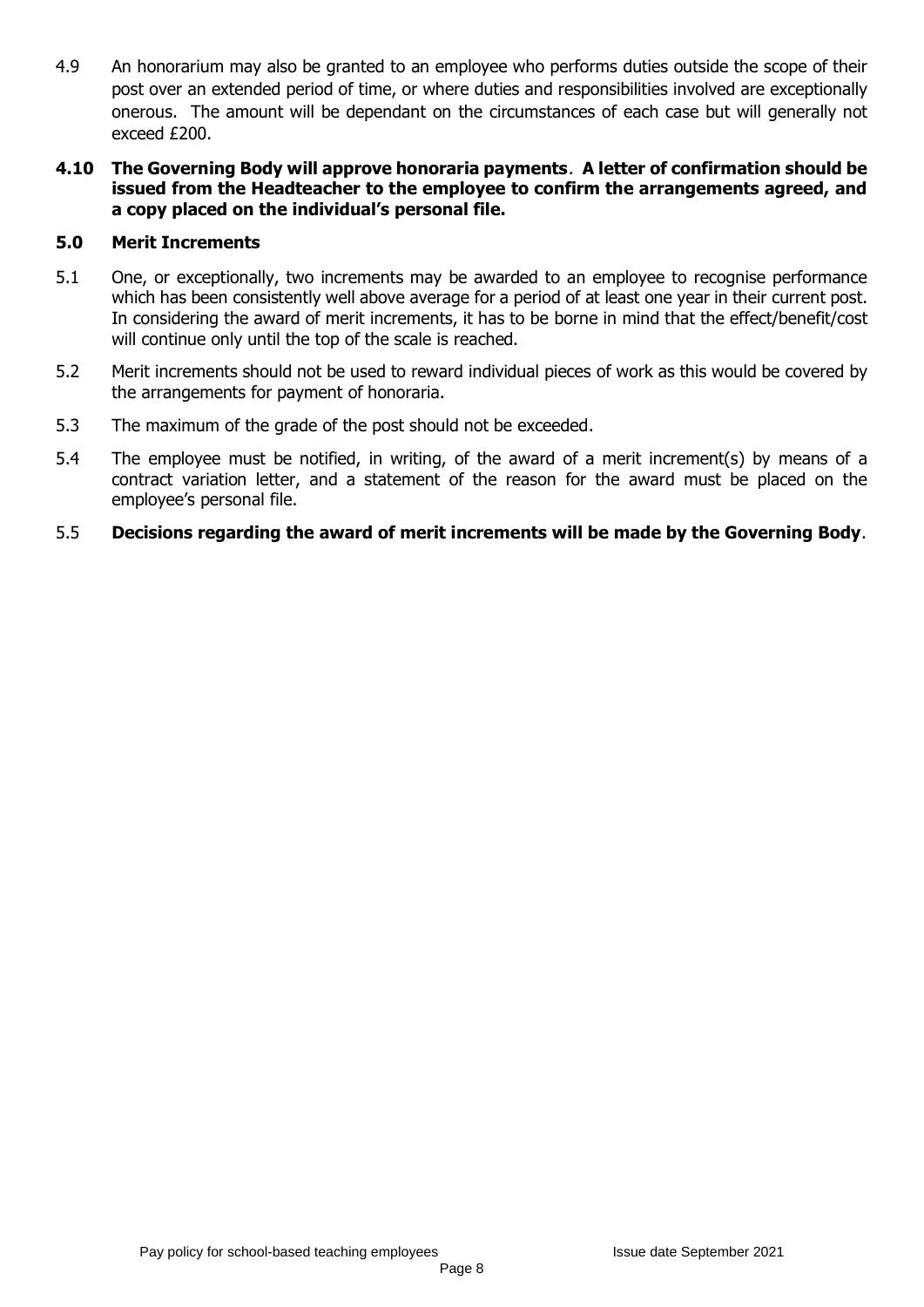| 01 April 2021                |                         |                         |                  |                    |        |  |  |  |
|------------------------------|-------------------------|-------------------------|------------------|--------------------|--------|--|--|--|
| <b>Dorset Council Grades</b> |                         | <b>SCP</b>              | <b>Salary</b>    | <b>Hourly Rate</b> |        |  |  |  |
| $\mathbf{1}$                 | $\overline{2}$          |                         | 1                | £17,364            | £9.00  |  |  |  |
|                              | $\sf S$                 | $\overline{\mathbf{3}}$ | $\overline{2}$   | £17,711            | £9.18  |  |  |  |
| $\overline{\mathbf{4}}$      | $\mathsf{C}$            | $\sf S$                 | 3                | £18,065            | £9.36  |  |  |  |
| $\sf S$                      | 5                       | $\mathsf C$             | $\overline{4}$   | £18,426            | £9.55  |  |  |  |
| $\mathsf C$                  | $\sf S$                 |                         | 5                | £18,795            | £9.74  |  |  |  |
| $6\phantom{1}$               | $\mathsf{C}$            |                         | $\boldsymbol{6}$ | £19,171            | £9.94  |  |  |  |
| $\mathsf S$                  |                         |                         | $\overline{7}$   | £19,554            | £10.14 |  |  |  |
| $\sf S$                      | $\overline{\mathbf{z}}$ |                         | 8                | £19,945            | £10.34 |  |  |  |
| $\mathsf{C}$                 | $\sf S$                 |                         | 9                | £20,344            | £10.54 |  |  |  |
|                              | ${\sf S}$               |                         | 11               | £21,166            | £10.97 |  |  |  |
| 8                            | $\mathsf C$             |                         | 12               | £21,589            | £11.19 |  |  |  |
| $\sf S$                      | $\mathsf{C}$            |                         | 14               | £22,462            | £11.64 |  |  |  |
| $\sf S$                      |                         |                         | 15               | £22,911            | £11.88 |  |  |  |
| $\mathsf C$                  |                         |                         | 17               | £23,836            | £12.35 |  |  |  |
| $\mathsf C$                  | $\boldsymbol{9}$        |                         | 19               | £24,799            | £12.85 |  |  |  |
| $\mathsf C$                  | ${\sf S}$               |                         | 20               | £25,295            | £13.11 |  |  |  |
|                              | ${\sf S}$               |                         | 22               | £26,317            | £13.64 |  |  |  |
|                              | $\mathsf C$             |                         | 23               | £26,999            | £13.99 |  |  |  |
| 10                           | $\mathsf C$             |                         | 24               | £27,905            | £14.46 |  |  |  |
| $\mathsf S$                  | $\mathsf C$             |                         | 25               | £28,785            | £14.92 |  |  |  |
| $\sf S$                      |                         |                         | 26               | £29,636            | £15.36 |  |  |  |
| $\mathsf C$                  |                         |                         | 27               | £30,507            | £15.81 |  |  |  |
| $\mathsf C$                  | 11                      |                         | 28               | £31,371            | £16.26 |  |  |  |
| $\mathsf C$                  | $\mathsf S$             |                         | 29               | £32,029            | £16.60 |  |  |  |
|                              | $\mathsf S$             |                         | 30               | £32,878            | £17.04 |  |  |  |
|                              | $\mathsf{C}$            |                         | 31               | £33,799            | £17.52 |  |  |  |
|                              | $\mathsf C$             |                         | 32               | £34,788            | £18.03 |  |  |  |
| 12                           | $\mathsf{C}$            |                         | 33               | £35,934            | £18.63 |  |  |  |
| $\mathsf S$                  | $\mathsf{C}$            |                         | 34               | £36,876            | £19.11 |  |  |  |
| $\mathsf{s}$                 |                         |                         | 35               | £37,849            | £19.62 |  |  |  |
| ${\mathsf c}$                |                         |                         | 36               | £38,813            | £20.12 |  |  |  |
| $\mathsf{C}$                 |                         |                         | 37               | £39,782            | £20.62 |  |  |  |
| $\mathsf{C}$                 | 13                      |                         | 38               | £40,760            | £21.13 |  |  |  |
| $\mathsf C$                  | $\mathsf S$             |                         | 39               | £41,675            | £21.60 |  |  |  |
|                              | $\mathsf S$             |                         | 40               | £42,683            | £22.12 |  |  |  |
|                              | $\mathsf{C}$            |                         | 41               | £43,662            | £22.63 |  |  |  |
|                              | $\mathsf{C}$            |                         | 42               | £44,632            | £23.13 |  |  |  |
| 14                           | $\mathsf C$             |                         | 43               | £45,591            | £23.63 |  |  |  |
| ${\sf S}$                    | $\mathsf C$             |                         | 44               | £46,433            | £24.07 |  |  |  |
| $\bar{\mathbf{s}}$           |                         |                         | 45               | £47,320            | £24.53 |  |  |  |
| $\mathsf{C}$                 |                         |                         | 46               | £48,153            | £24.96 |  |  |  |
| $\mathsf{C}$                 |                         |                         | 47               | £49,021            | £25.41 |  |  |  |
| $\mathsf{C}$                 | 15                      |                         | 48               | £49,928            | £25.88 |  |  |  |
| $\mathsf{C}$                 | $\mathsf S$             |                         | 49               | £50,898            | £26.38 |  |  |  |
|                              | $\mathsf S$             |                         | 50               | £51,861            | £26.88 |  |  |  |
|                              | $\mathsf{C}$            |                         | 51               | £52,840            | £27.39 |  |  |  |
|                              | $\mathsf{C}$            |                         | 52               | £53,820            | £27.90 |  |  |  |